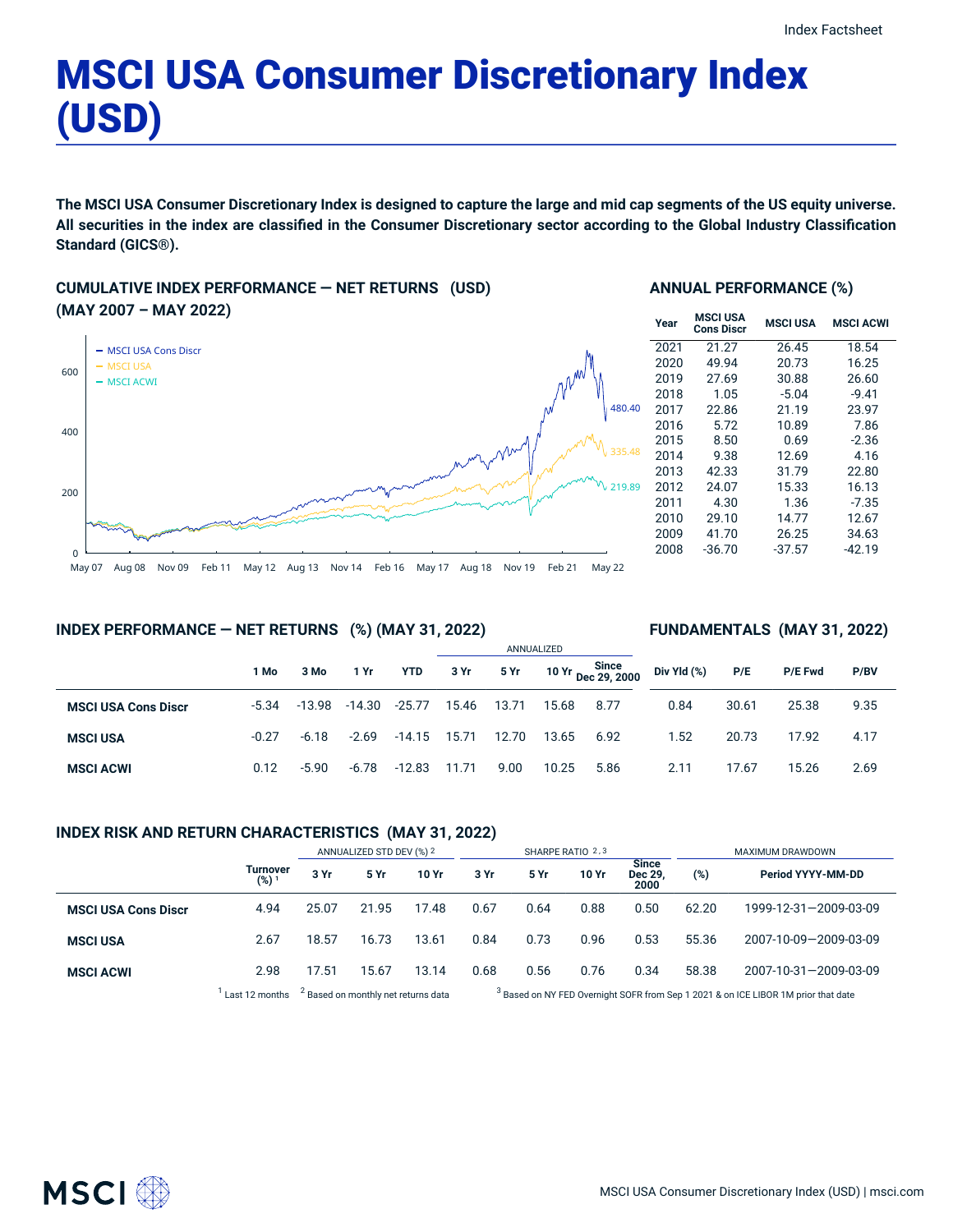$\overline{a}$ 

## **MSCI USA Consumer Discretionary Index (USD)**

### **INDEX CHARACTERISTICS**

|  | TOP 10 CONSTITUENTS |  |  |
|--|---------------------|--|--|
|  |                     |  |  |

|                     | <b>MSCI USA Cons Discr</b>                          |                         | <b>Float Adj Mkt Cap</b> | Index   |
|---------------------|-----------------------------------------------------|-------------------------|--------------------------|---------|
| Number of           | 68                                                  |                         | (USD Billions)           | Wt. (%) |
| <b>Constituents</b> |                                                     | AMAZON.COM              | 1.097.35                 | 27.32   |
|                     | <b>Mkt Cap (USD Millions)</b>                       | TESLA                   | 647.27                   | 16.12   |
| <b>Index</b>        | 4,016,214.42                                        | <b>HOME DEPOT</b>       | 316.14                   | 7.87    |
| Largest             | 1,097,351.31                                        | <b>MCDONALD'S CORP</b>  | 188.46                   | 4.69    |
|                     | <b>Smallest</b><br>2,246.60<br>59,061.98<br>Average | NIKE B                  | 151.87                   | 3.78    |
|                     |                                                     | LOWE'S COS              | 131.58                   | 3.28    |
|                     |                                                     | <b>BOOKING HOLDINGS</b> | 92.13                    | 2.29    |
| Median<br>16,548.63 | <b>STARBUCKS CORP</b>                               | 92.10                   | 2.29                     |         |
|                     |                                                     | <b>TARGET CORP</b>      | 77.56                    | 1.93    |
|                     |                                                     | <b>TJX COMPANIES</b>    | 76.45                    | 1.90    |
|                     |                                                     | Total                   | 2,870.91                 | 71.48   |
|                     |                                                     |                         |                          |         |

### **SUB-INDUSTRY WEIGHTS**



- Internet & Direct Marketing Retail 29.6% Automobile Manufacturers 19.06%
- Home Improvement Retail 11.15% Restaurants 9.79%
- Hotels, Resorts & Cruise Lines 6.43% General Merchandise Stores 4.11%
- **C** Footwear 3.78% **C** Apparel Retail 2.94% **C** Automotive Retail 2.91%
- Homebuilding 1.83% Specialty Stores 1.34% Other 7.07%

The MSCI USA Consumer Discretionary Index was launched on Sep 15, 1999. Data prior to the launch date is back-tested test (i.e. calculations of how the index might have<br>performed over that time period had the index existed